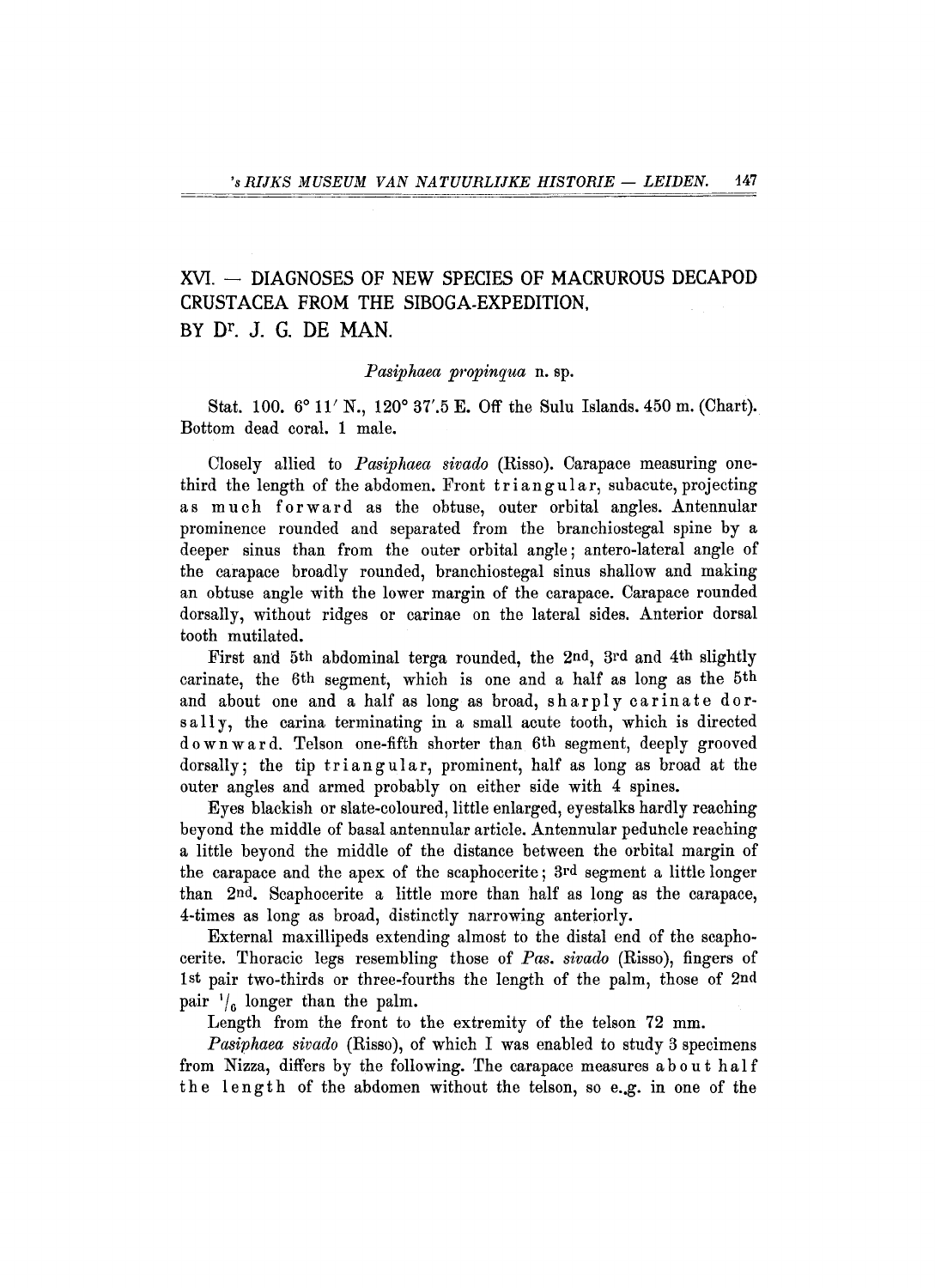three specimens the carapace is  $17\frac{9}{4}$  mm. long, the abdomen 45 mm. inclusive the telson and 38 mm. without it. The front, though also triangular, is comparatively broader at base and projects much less forwards than the outer orbital angles. The abdominal somites are not carinate at all, even of the 6<sup>th</sup> segment, though it is much compressed, the upper margin is blunt, not sharp, and the terminal spine runs horizontally backwards. The telson is less deeply grooved and its posterior extremity is slightly convex, regularly rounded, presenting another form than in Pas. propinqua.

## *Leptochela robusta* Stimpson.

The examination of the numerous adult specimens, collected by the "Siboga", males and ova-bearing females, led to the result, that, like in Lept. carinata Ortm., the carapace of the female, which was hitherto still unknown, is *tricarinate* dorsally, while it is rounded in the male. The three carinae run parallel to near the posterior emargination of the carapace and are separated from one another by two longitudinal grooves; the median carina appears in the middle for some distance compressed, though obtuse and low, but gradually widens anteriorly and posteriorly, appearing then here rounded. Lateral carinae obtuse on the anterior third, rounded posteriorly.

## *Leptochela pugnax* n. sp.

Stat. 47. April 8/12. Bay of Bima, near south fort. 55 m. Bottom mud with patches of fine coral sand. 1 male.

Stat. 258. Dec . 12/16. Tual-anchorage, Kei-islands . 22 m. Bottom Lithothamnion ; sand and coral. 1 ova-bearing female.

Stat. 261. Dec. 16/18. Elat, west coast of Great-Kei-island. 27 m. Bottom mud. 1 female without eggs.

A species of small size, the three specimens being only 14 or 15 mm . long from apex of rostrum to tip of telson. Rostrum reaching beyond the eyes to the distal extremity of 1st antennular article, the acute extremity distinctly turned upward. In the male the rostrum arises with a rounded carina nearly at the anterior third of the carapace, which, posterior to it, is rounded dorsally; in the female the carapace appears tricarinate along six-sevenths of the upper border, the median carina compressed, subacute in the middle, more blunt anteriorly and posteriorly, lateral carinae rounded and only defined on the inner side by the grooves on each side of the median crest. Outer angle of the orbits spiniform , antero-inferior angle of carapace obtuse.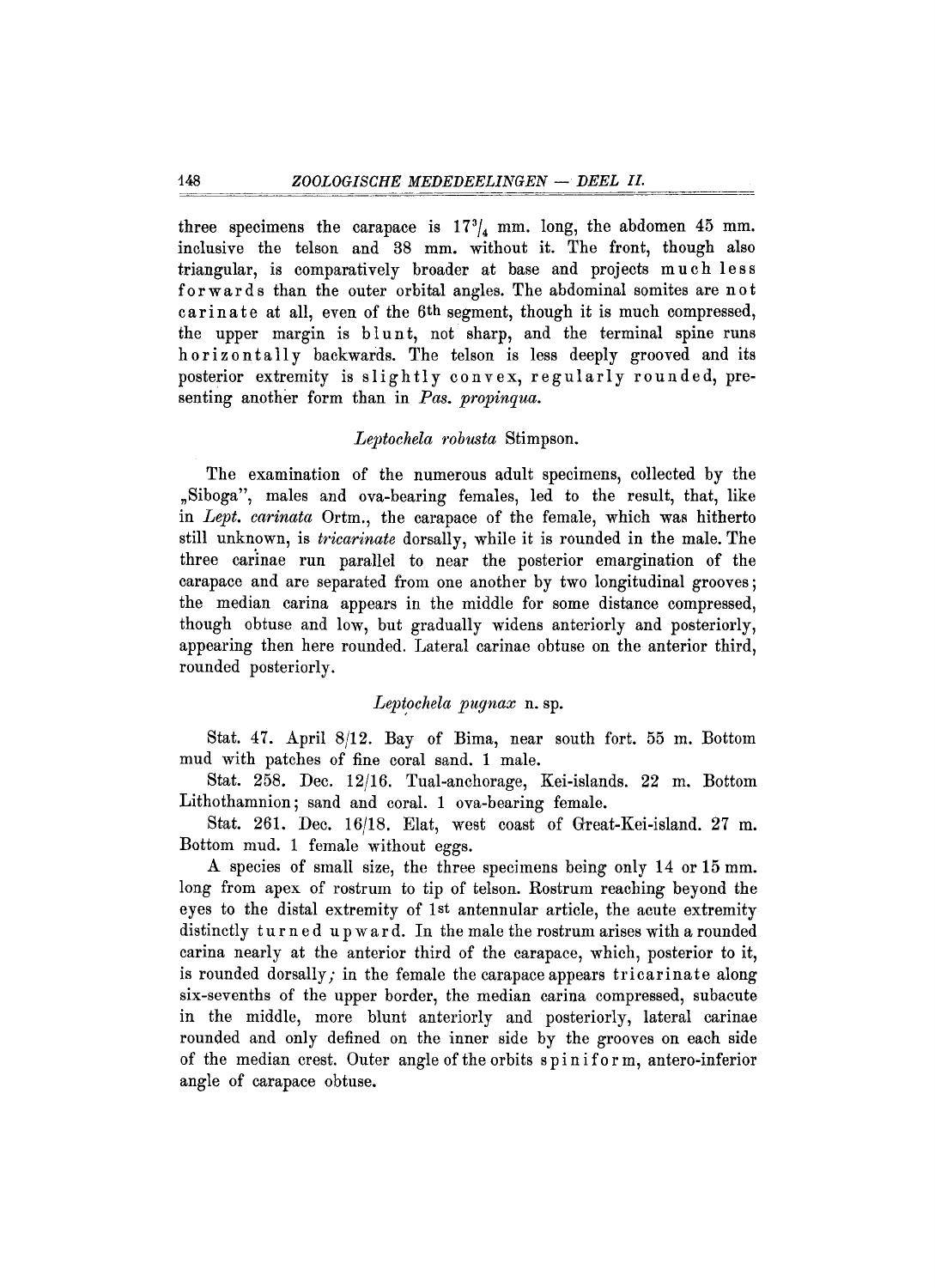Upper margin of 5th abdominal somite slightly compressed, blunt, though not carinate and, like in Lept. robusta Stimps., unarmed at posterior extremity. Lower surface of 6th somite, which in a lateral view appears twice as long as wide, armed on each side with a long, slender, slightly curved spine, measuring one-fourth the length of the somite, implanted, close to the lateral margin, at the posterior thir d of the lower surface and reaching almost as far backwards as the posterior extremity of the lateral margin: in Lept. robusta Stimps. one observes here only a much smaller spine, implanted much nearer to the posterior margin of the lower surface. Telson resembling that of *Lept. robusta* Stimps., but only two pairs of spines on the upper surface, because one of the two posterior pairs does not occur in this species.

External maxillipeds resembling those of *Lept. robusta* Stimps., but the terminal joint a little shorter in proportion to the penultimate.

Thoracic legs substantially resembling those of *Lept. robusta* Stimps., but of a more slender form.

#### *Meningodora* S. I. Smith.

T he genus *Meningodora* S. I . Smith must be considered as identical with the genus *Acanthephyra* A. M.-Edw. The oral appendages, indeed, show quite the same characters, also the legs, and, as regards its outer appearance, the only species, *Meningodora mollis* S. I. Smith, from the east coast of the United States, resembles Acanth. curtirostris W.-Mas. and other species, in which the rostrum is short. I wish to propose it, however, as a subgenus of *Acanthephyra*, for those species, in which the integument is very thin, soft and membranaceous.

# *Acanthephyra (Meningodora) Sibogae* n. sp.

Stat. 210a. Sept. 24. 5° 26' S., 121° 18' E. Entrance of Gulf of Boni. 1944 m. Bottom grey mud, upper layer more liquid and brown; pumice stone. 2 specimens, probably female.

Integument soft and membranaceous, like in *Acanth. brevirostris* S. I. Smith and *Acanth. rostrata* (Sp. Bate). Carapace dorsally carinate, the sharp carina presenting a little before the middle a slight depression, from which the cervical groove proceeds forwards and downwards. Rostrum one-fifth the length of the rest of the carapace, reaching to the middle of 2nd joint of antennular peduncle, just as high at the level of the orbital margin as long. Upper margin from midway between the cervical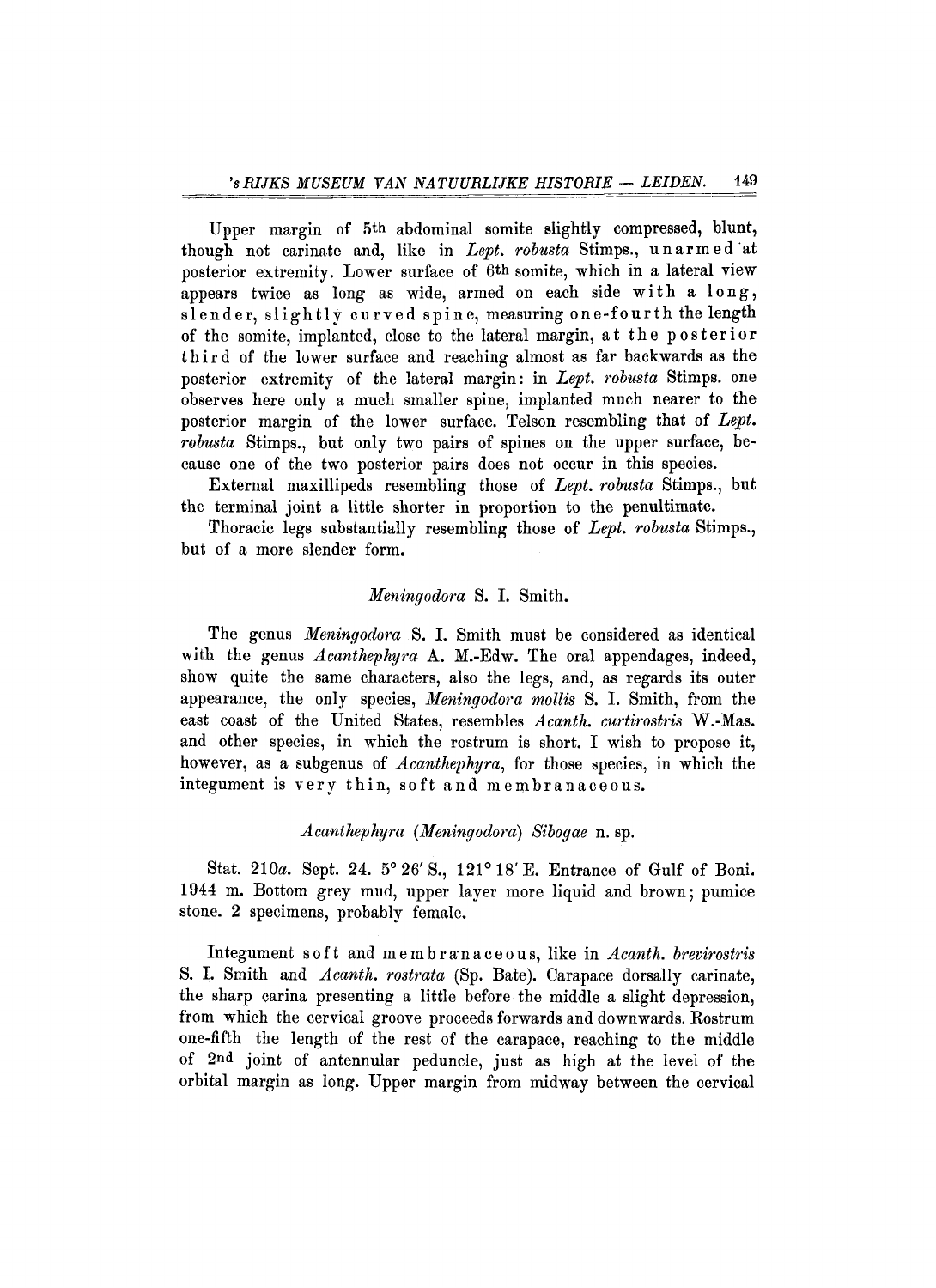groove and the orbital margin curving downward to near the corneae of the eyestalks, when stretched forward, and then running horizontally or slightly ascending to the tip; descending part of the upper margin with 6 small teeth, of which the 4<sup>th</sup> is placed immediately in front of the orbital margin, terminal horizontal part of the rostrum unarmed ; the lower margin of the rostrum that forms a sort of hood over the eyestalks, carries one minute tooth between the extremity of the rostrum and the anterior tooth of the upper margin.

Cervical groove conspicuous, its lower end passing by a semicircular curve into the orbital groove, that proceeds from the orbital margin backwards and downwards. Outer canthus of the orbits rectangular, no post-antennular spine, post-antennal spine salient, flanked by a carina that runs to the hepatic groove. Hepatic groove angular; from the angle a strong ridge runs horizontally backwards to near the posterior margin of the carapace, at the level of the antennal carina. Abdomen as in *Acanth*. *Batei* Faxon, but the telson almost  $1\frac{1}{2}$ -times as long as 6<sup>th</sup> somite and nearly as long as the exopodite of the caudal fan.

Corneae small, reddish brown, somewhat less broad than the eyestalks, that show a prominent obtuse carina at the inner side, just behind the corneae.

Oral appendages as in *Acanthephyra*.

Chela of 1st pair of legs  $\frac{1}{3}$  longer than carpus, the latter a little more than half as long as the merus. Carpus of  $2^{nd}$  pair  $\frac{1}{10}$  shorter than merus, slender, chela  $\frac{1}{2}$  shorter than the carpus, fingers almost  $\frac{1}{2}$ the length of the chela. Carpus of 3rd or 4<sup>th</sup> pair a little more than  $\frac{1}{3}$ the merus, propodus  $2^{\prime}/\sqrt{ }$ -times as long as the carpus, slender, 20-times as long as wide, dactylus  $\frac{1}{3}$  of the propodus.

Legs of the last pair nearly like those of the 4th, but the dactylus rudimentary, hidden by a plume of setae.

Length 64 mm, from tip of rostrum to extremity of telson.

# *Acanthephyra media* Sp. Bate, var. *obliquirostris* n.

Stat. 148. August 20.0° 17'.6 S., 129° 14'.5 E. Halmaheira Sea. 1855 m. Bottom fine, grey and green mud. 1 male.

This specimen differs by the rostrum that almost reaches to the extremity of the antennal scales, in stead of reaching beyond it, by the proximal part of the rostral crest presenting only six teeth, in stead of nine or ten, and by the rostrum being obliquely directed upward: it is therefore regarded as a variety.

Length 95 mm. from apex of rostrum to end of telson.